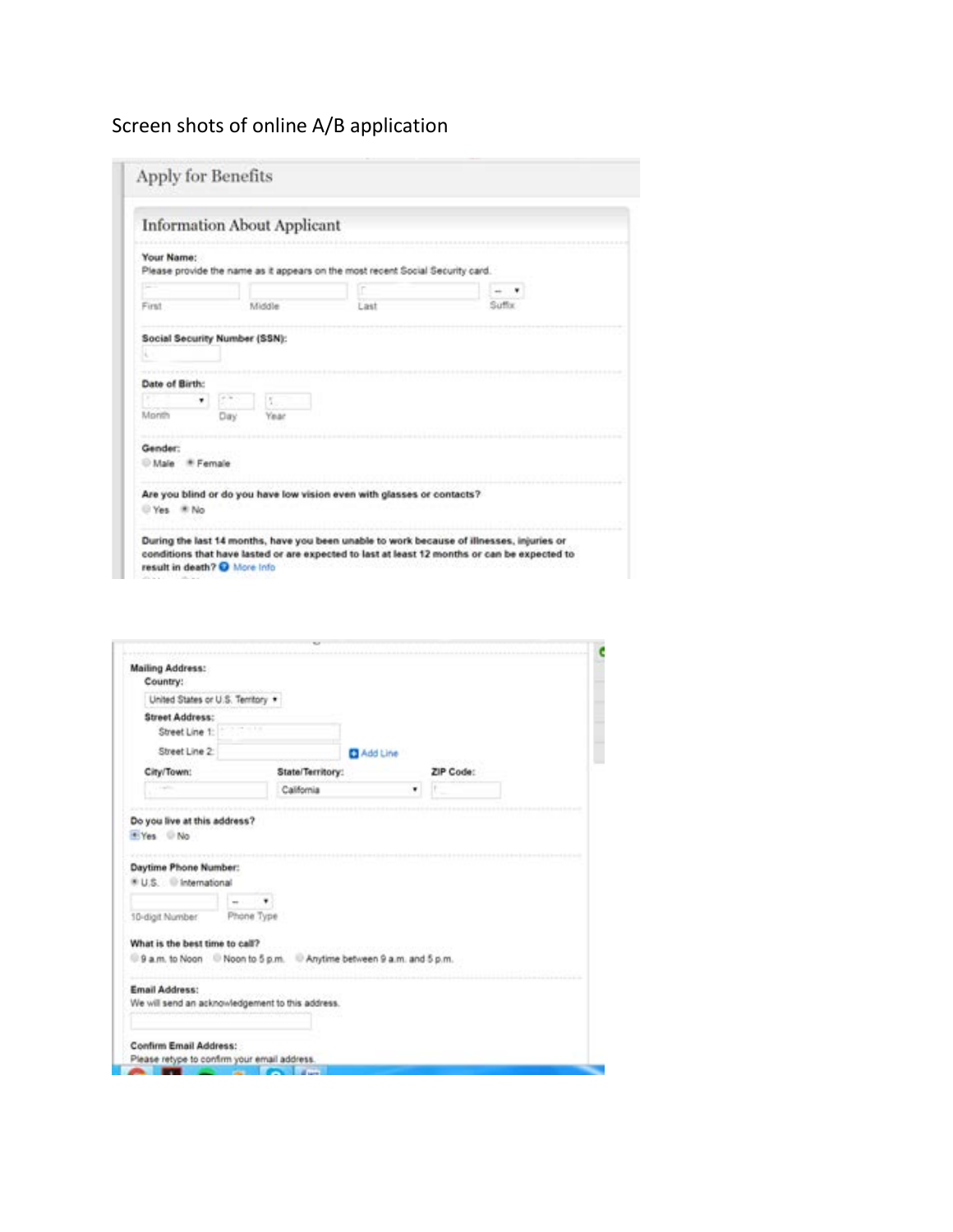Note that in the below example this person was born outside the US and so for place of birth, "Other" is checked so it asks for city and country. But if you are born in US and check that, then it will ask for city and state.

| A Identification                                                                                             | General     | Other Benefits | Remarks        | Review & Sign |                                   |
|--------------------------------------------------------------------------------------------------------------|-------------|----------------|----------------|---------------|-----------------------------------|
| Birth and Citizenship Information for.                                                                       |             |                | <b>COLLANS</b> |               | In this section.                  |
|                                                                                                              |             |                |                |               | <b>C</b> Applicant Identification |
| Place of Birth: C More Info.                                                                                 |             |                |                |               | <b>O</b> Contact Information      |
| Provide place of birth as it was known at the time of your birth.<br>United States or U.S. Territory # Other |             |                |                |               | <b>Birth and Citizenship</b>      |
|                                                                                                              | $1.4 - 10.$ |                |                | ٠             | Medeare Information               |
| City/Town                                                                                                    | Country     |                |                |               | Re-entry Number.                  |
| Are you a U.S. citizen? @ More Info.<br>* Yes D No<br>Type of Citizenship: O More Info.                      |             |                |                |               | Other SSRis and Names             |
| Naturalized citizen                                                                                          | ۷           |                |                |               |                                   |
| Date of Citizenship:<br>٠                                                                                    |             |                |                |               |                                   |
|                                                                                                              |             |                |                |               |                                   |

| Apply for Benefits                                                                                                         |                                   |
|----------------------------------------------------------------------------------------------------------------------------|-----------------------------------|
| Other Benefits<br>Review & Sign<br>General<br>A Identification<br>Remarks                                                  |                                   |
| Medicare Information for                                                                                                   | In this section.                  |
|                                                                                                                            | <b>O</b> Applicant literaturation |
| Do you wish to apply for Medicare ONLY, but not for monthly retirement cash benefits at this<br>time? O Things to Consider | Contact Information               |
| W Yes D No                                                                                                                 | O time and Oldrenship             |
|                                                                                                                            | Medicare Information              |
| Are you already enrolled in Medicare under a Social Security Number other than your own?<br>More Info                      | <b>Re-entry Number</b>            |
| Ves # No                                                                                                                   | Other ESNs and Names              |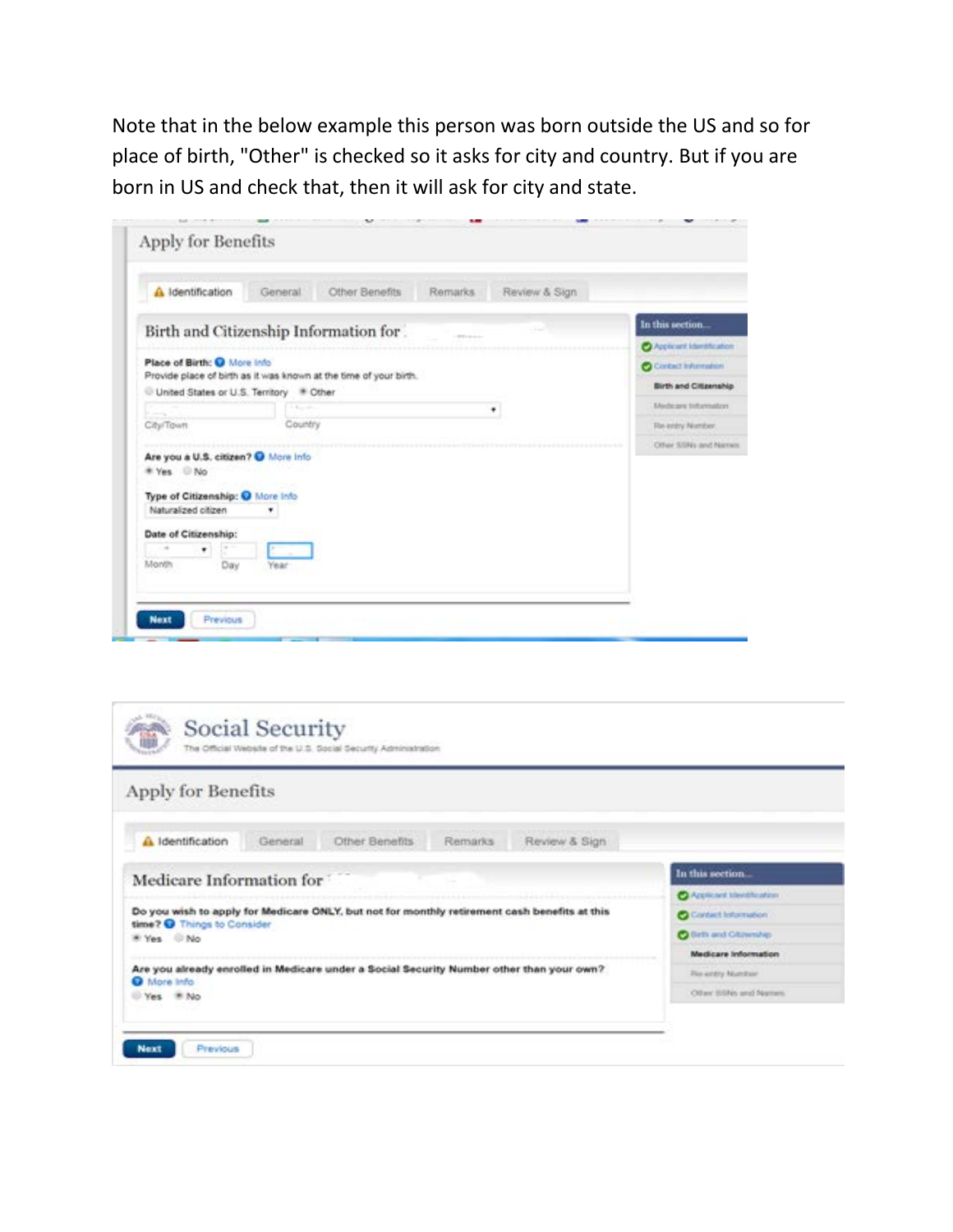The reentry number is erased in the example below, but when you do yor application, the reentry number for you will be there.



Medicaid is called "Medi-Cal" in California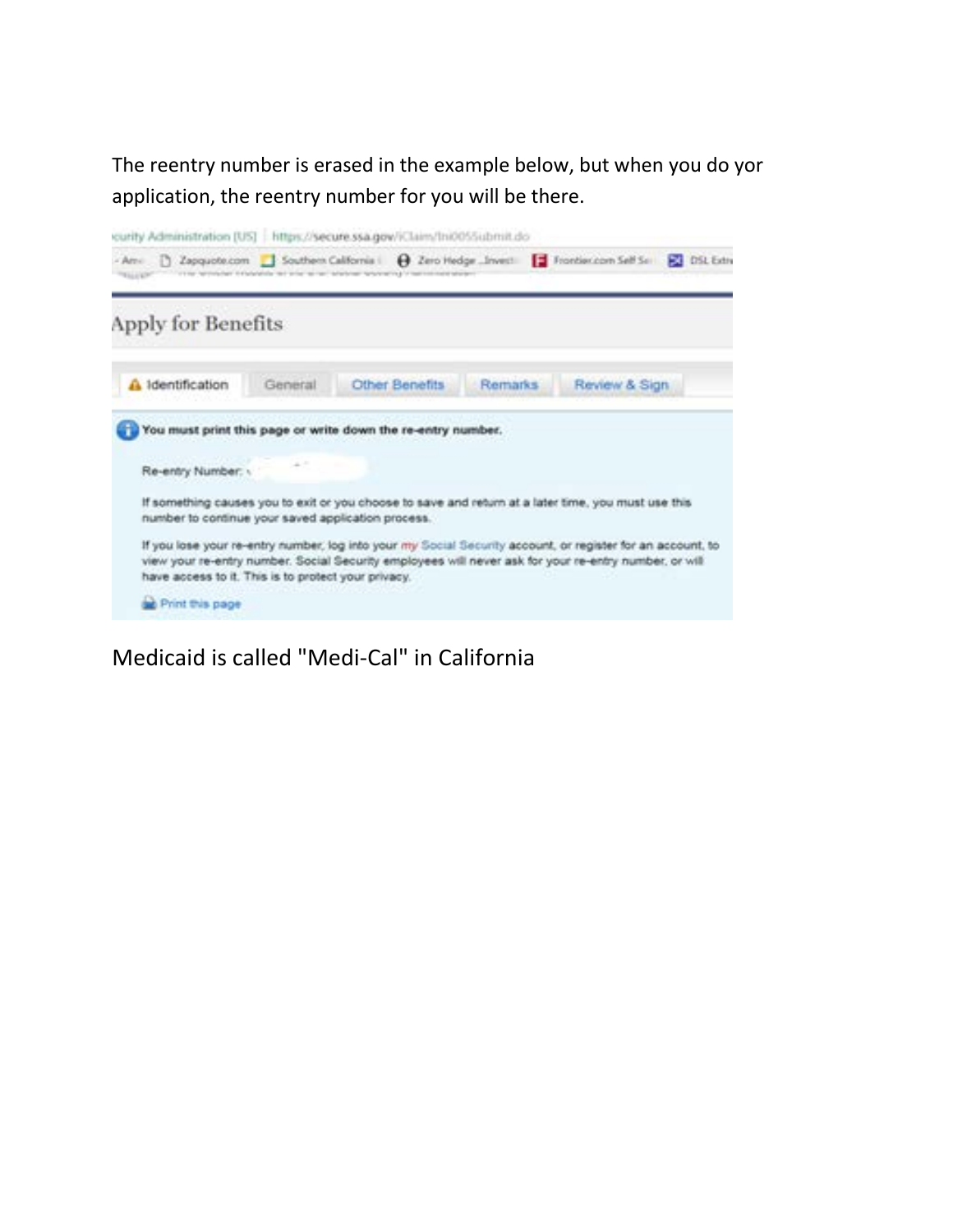| Social Security<br>The Official Website of the U.S. Social Security Administration. | Text Size =<br>Accessibility H |
|-------------------------------------------------------------------------------------|--------------------------------|
| Apply for Benefits                                                                  |                                |
| Other Benefits<br><b>O</b> Identification<br>Remarks.<br>Review & Sign<br>General   |                                |
| Medicare Coverage for .<br>s.<br>LAS WAS IMPOUNDED.                                 | In this section.               |
|                                                                                     | Health Insurance Information   |
| Do you want to enroll in Medicare Part B? O More Info.<br>* Yes No                  | Circup Health Plan             |
| Other Health Insurance Coverage                                                     |                                |
| Are you receiving Medicaid (state health insurance)? @ More Info.<br>Yes No         |                                |
| Save & Ext<br>Previous<br><b>Next</b>                                               |                                |
| 膤                                                                                   |                                |

Please note that if you are covered under a Group Health Plan but will not be when your Medicare starts, then the answer is below should be "No."

| Apply for Benefits                                                                |                              |
|-----------------------------------------------------------------------------------|------------------------------|
| <b>O</b> Identification<br>Other Benefits<br>Remarks.<br>Review & Sign<br>General |                              |
| Group Health Plan Information for Lawrence                                        | In this section.             |
|                                                                                   | Health insurance Information |
| Are you covered under a Group Health Plan? O More Info.<br>Yes * No               | Group Health Plan            |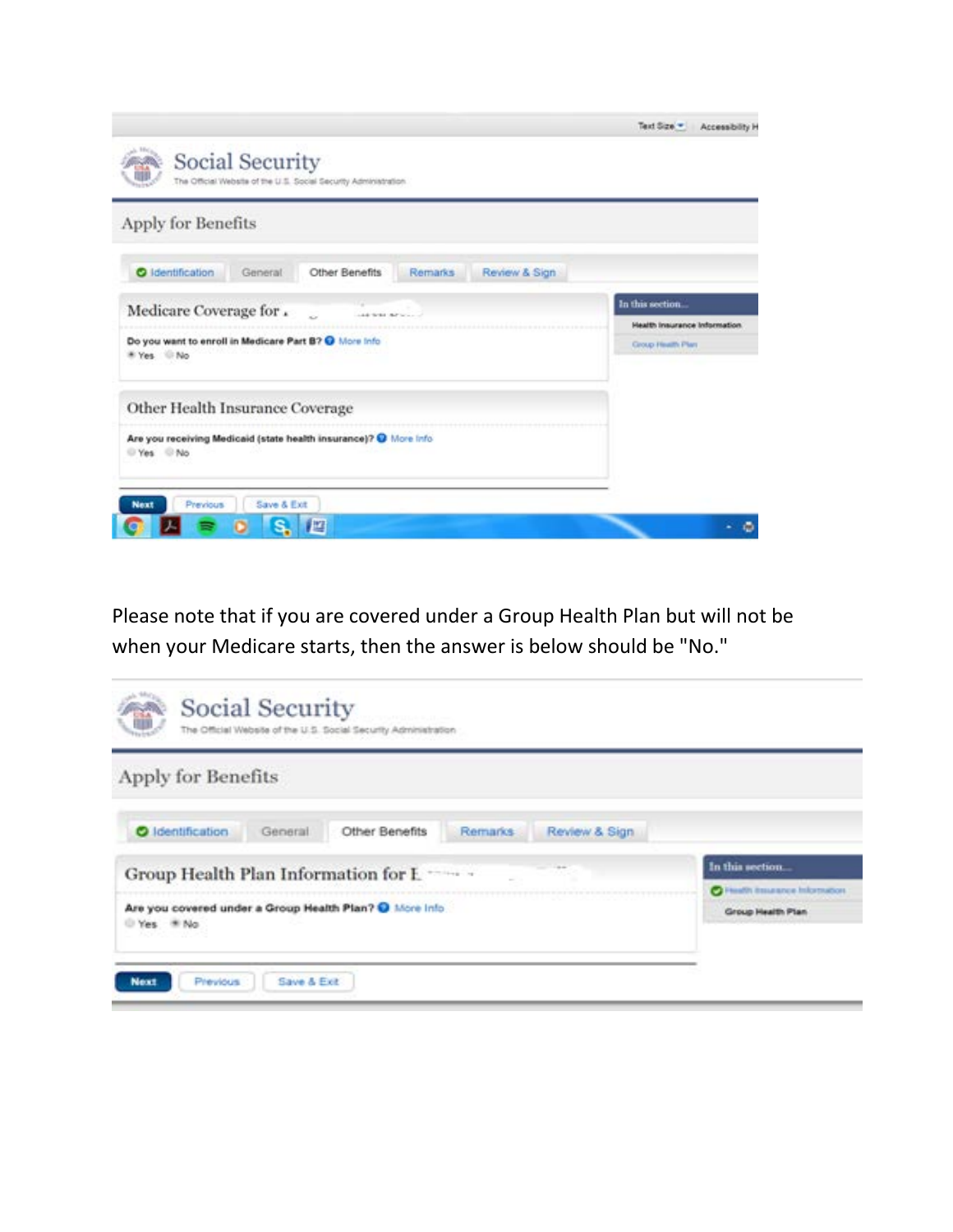Remarks would usually be left blank. The exception is as mentioned below. If you had estimated a date you were unsure of such as the date you became a citizen (if born outside the USA) then here in remarks you would explain that fact.

| $\mathbf{m}$ , $\mathbf{m}$ . |  |                                                                                                                                                                                                           |
|-------------------------------|--|-----------------------------------------------------------------------------------------------------------------------------------------------------------------------------------------------------------|
|                               |  | In this section.                                                                                                                                                                                          |
|                               |  | <b>Ramarks</b>                                                                                                                                                                                            |
|                               |  |                                                                                                                                                                                                           |
|                               |  | Please provide any additional information or remarks you want to send with this application:<br>If you estimated any dates, places, or amounts, please explain. There is a limit of 750 characters (about |

| × New Tab<br>New Tab | D Overall Sur x My Account x Wix Websit x<br>bluehappy x About Pin x<br>$\times$ New Tab<br>bluehappy X                                                                                                                                                                                                                                                                                                                                                                                                                                                                                                                                                                                                                                                                                                                                                                                                                                                                                                                                                           |                       |
|----------------------|-------------------------------------------------------------------------------------------------------------------------------------------------------------------------------------------------------------------------------------------------------------------------------------------------------------------------------------------------------------------------------------------------------------------------------------------------------------------------------------------------------------------------------------------------------------------------------------------------------------------------------------------------------------------------------------------------------------------------------------------------------------------------------------------------------------------------------------------------------------------------------------------------------------------------------------------------------------------------------------------------------------------------------------------------------------------|-----------------------|
| C                    | Social Security Administration [US]   https://secure.ssa.gov/iClaim/Rem001Submit.do                                                                                                                                                                                                                                                                                                                                                                                                                                                                                                                                                                                                                                                                                                                                                                                                                                                                                                                                                                               | ☆<br>ග                |
| <b>III</b> Apps      |                                                                                                                                                                                                                                                                                                                                                                                                                                                                                                                                                                                                                                                                                                                                                                                                                                                                                                                                                                                                                                                                   | Other bookmarks       |
|                      | <b>Electronic Signature Agreement</b>                                                                                                                                                                                                                                                                                                                                                                                                                                                                                                                                                                                                                                                                                                                                                                                                                                                                                                                                                                                                                             |                       |
|                      | Congratulations, you're just about ready to complete your application for Medicare insurance.<br>Please read and accept the following statement to finish the application. If you are helping someone apply,<br>then the person filing for benefits must read and accept this agreement by checking the box themselves.<br>I apply for all insurance benefits for which I may be eligible under Part A (and Part B, if applicable) of Title<br>XVIII (Health Insurance for the Aged and Disabled) of the Social Security Act as presently amended.<br>I understand and agree that my application will be signed electronically when I select the check box below. I<br>also understand that my electronic signature means that I intend to file for Medicare insurance and have<br>provided the Social Security Administration with accurate information.<br>I understand that I must apply separately to get monthly Social Security benefits.<br>I declare under penalty of perjury that I have examined all the information on this application and it is true |                       |
|                      | and correct to the best of my knowledge. I understand that anyone who knowingly gives a false or<br>misleading statement about a material fact in this electronic application, or causes someone else to do so,<br>commits a crime and may be sent to prison or may face other penalties, or both.<br><b>DI agree with the Electronic Signature Agreement above.</b>                                                                                                                                                                                                                                                                                                                                                                                                                                                                                                                                                                                                                                                                                              |                       |
|                      | You will no longer be able to change this information once you continue.                                                                                                                                                                                                                                                                                                                                                                                                                                                                                                                                                                                                                                                                                                                                                                                                                                                                                                                                                                                          |                       |
|                      | When you select "Submit Now" below, you will be sending this completed information electronically to<br>the Social Security Administration. Please make sure that everything is correct.                                                                                                                                                                                                                                                                                                                                                                                                                                                                                                                                                                                                                                                                                                                                                                                                                                                                          |                       |
|                      | <b>Submit Now</b><br>Previous<br>Save & Exit                                                                                                                                                                                                                                                                                                                                                                                                                                                                                                                                                                                                                                                                                                                                                                                                                                                                                                                                                                                                                      |                       |
|                      | 匶                                                                                                                                                                                                                                                                                                                                                                                                                                                                                                                                                                                                                                                                                                                                                                                                                                                                                                                                                                                                                                                                 | 9:33 AM<br>12/16/2017 |